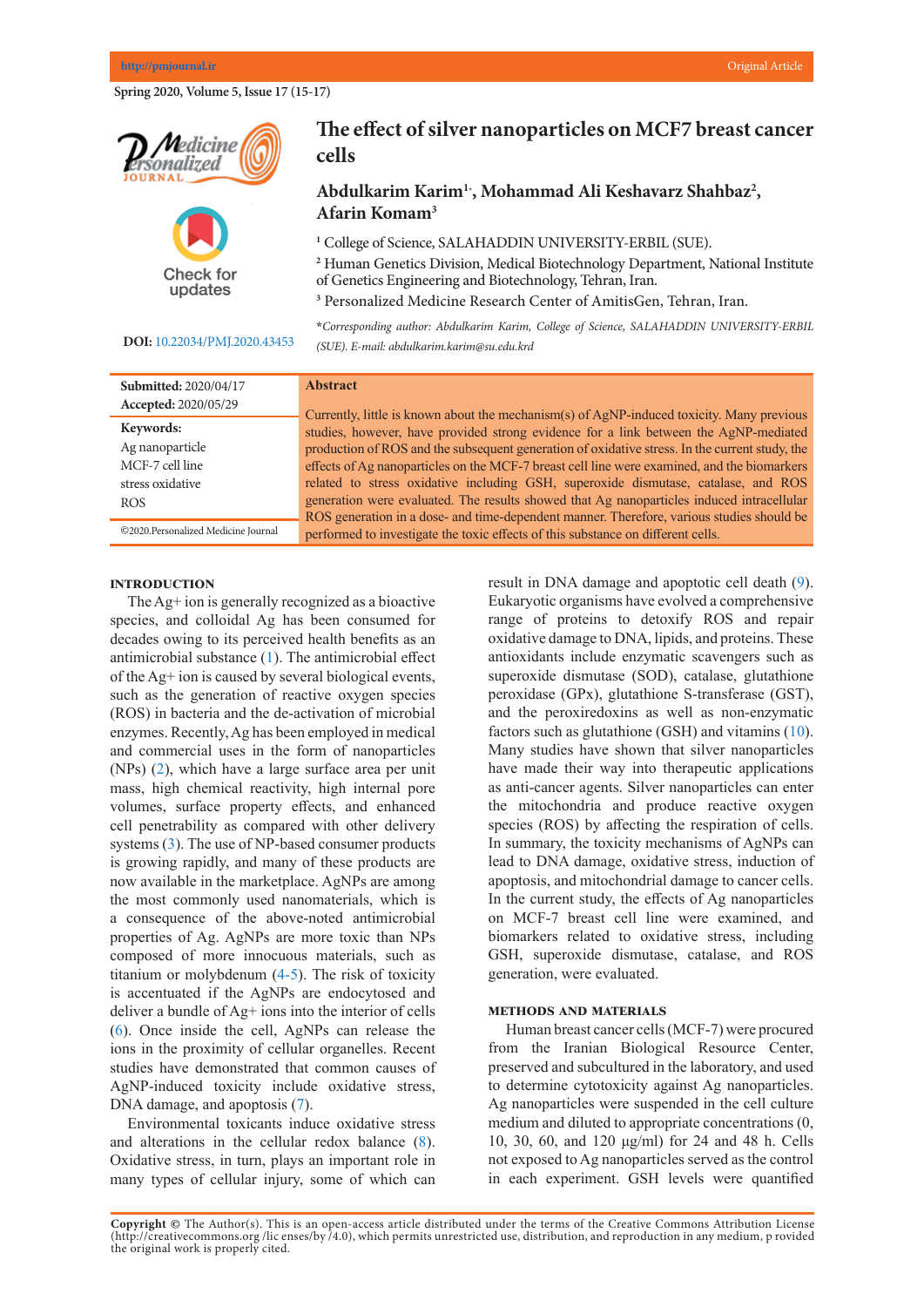by using Ellman's reagent (DTNB). The reaction was monitored at 412 nm, and the amount of GSH was expressed in terms of nanomoles of GSH per milligram of protein. Superoxide dismutase by NTB buffer and absorbance of the reaction mixture was measured at 450 nm. Catalase activity was measured by its ability to split hydrogen peroxide (H2O2) within 1 min of incubation time. Catalase activity was expressed as micromoles of H2O2 decomposed per minute per milligram of protein. ROS generation was assessed in MCF-7 cells using DCFH-DA dye as the fluorescence agent. Data was expressed as mean

(±SE) and analyzed by one-way analysis of variance (ANOVA). A *p-*value less than 0.05 was considered statistically significant.

### **Results**

The ability of Ag nanoparticles to induce oxidative stress was measured by measuring levels of GSH, ROS, superoxide dismutase, and catalase in an MCF7 breast cell line. The results showed that Ag nanoparticles induced intracellular ROS generation in a dose- and time-dependent manner [\(Table 1](#page-1-0)).

| <b>Stress oxidative</b><br><b>biomarker</b> | <b>ROS</b><br>(DCF-fluorescence) |     | <b>GSH</b><br>(nMcSH/mg) |      | <b>SOD</b><br>(Unit/ml) |                | <b>Catalase</b><br>(% of control) |     |
|---------------------------------------------|----------------------------------|-----|--------------------------|------|-------------------------|----------------|-----------------------------------|-----|
| Treatment time                              | 24h                              | 48h | 24h                      | 48h  | 24h                     | 48h            | 24h                               | 48h |
| Control                                     | 98                               | 100 | 13.4                     | 15.4 | 2.3                     | 2.5            | 97                                | 99  |
| 10conc                                      | 105                              | 115 | 14                       | 12.9 | 1.9                     | $\mathfrak{D}$ | 100                               | 115 |
| $30$ conc                                   | 112                              | 147 | 13.7                     | 13.1 | 1.7                     | 1.4            | 81                                | 84  |
| 60conc                                      | 165                              | 174 | 12                       | 11.5 | 1.5                     | 1.2            | 73                                | 78  |
| $120$ conc                                  | 204                              | 247 | 10                       | 6    | 1.4                     |                | 59                                | 63  |

<span id="page-1-0"></span>**Table 1.** Levels of GSH, ROS, superoxide dismutase, and catalase in a dose- and time-dependent manner





As shown in Figs. 1a-2a-3a-4a, the amount of ROS was increased by increasing the dose and treatment time.

## **Discussion**

Many biochemical and molecular changes related to genotoxicity are initiated by AgNPs in cultured cells ([11](#page-2-0)). Little is currently known about





the mechanism(s) of AgNP-induced toxicity. Many previous studies, however, have provided strong evidence for a link between the AgNP-mediated production of ROS and the subsequent generation of oxidative stress ([12\)](#page-2-0). Recent studies have demonstrated that common causes of AgNP-induced toxicity include oxidative stress, DNA damage, and apoptosis. ROS generation, frequently detected with